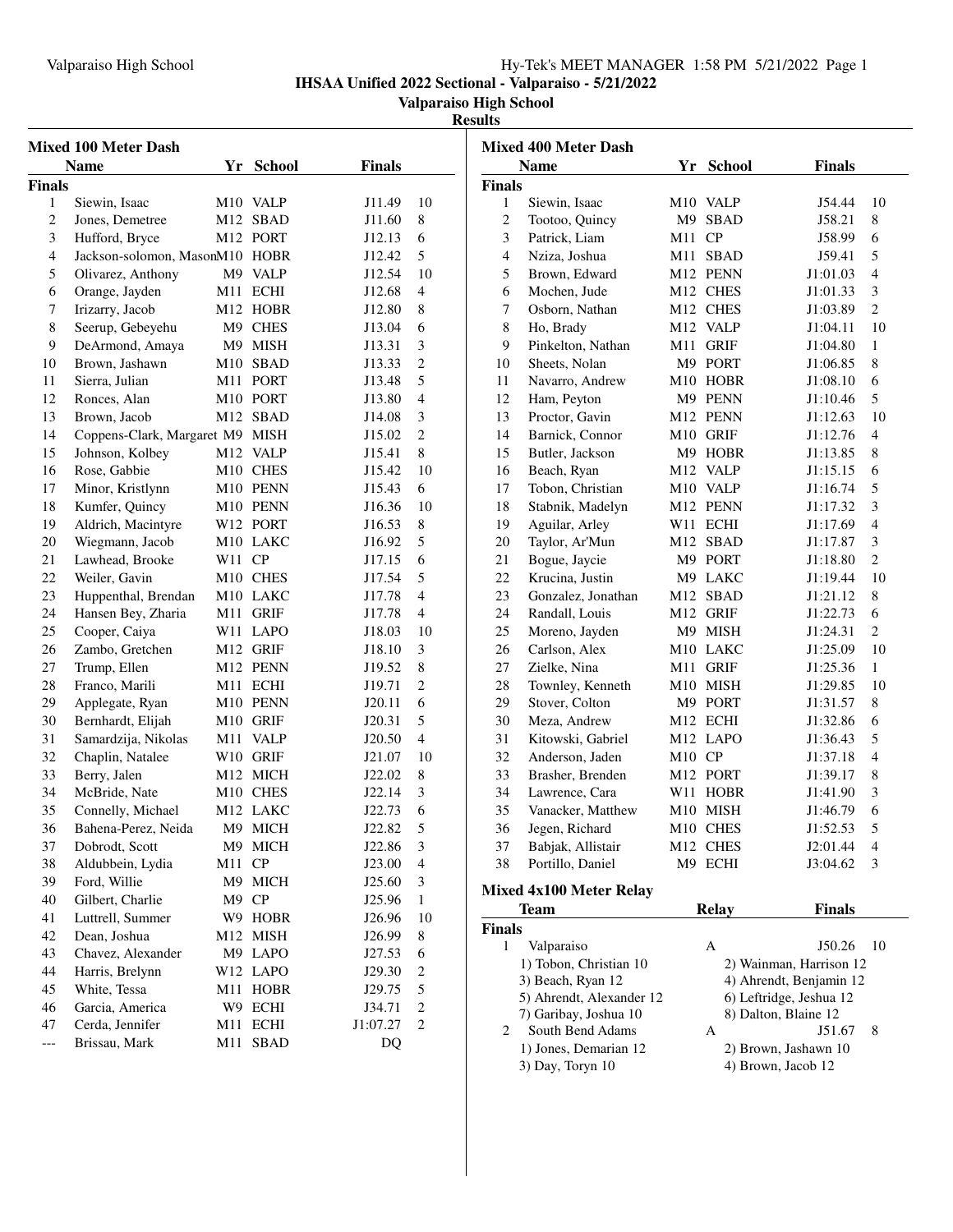**IHSAA Unified 2022 Sectional - Valparaiso - 5/21/2022**

### **Valparaiso High School**

#### **Results**

|               | Finals  (Mixed 4x100 Meter Relay) |              |                              |
|---------------|-----------------------------------|--------------|------------------------------|
|               | Team                              | <b>Relay</b> | Finals                       |
| 3             | Penn                              | А            | J58.91<br>6                  |
|               | 1) Smies-Mendez, Aidan 11         |              | 2) Marvin, Austin 9          |
|               | 3) Stevens, Ryan 11               |              | 4) Neice, Stuart 10          |
|               | 5) Wilson, Mason 12               |              |                              |
| 4             | Portage                           | А            | J59.28<br>5                  |
|               | 1) Mirochnick, Ethan 11           |              | 2) Sierra, Julian 11         |
|               | 3) Burton, Patrick 12             |              | 4) Hufford, Bryce 12         |
|               | 5) Ronces, Alan 10                |              | 6) Blair, Jaylin 11          |
| 5             | Crown Point                       | А            | J59.74<br>3                  |
|               | 1) Schelfo, Aaron 12              |              | 2) Bartholomew, Alex 9       |
|               | 3) Ratzlaff-Tindall, Aden 11      |              | 4) Graham, Aiden 11          |
|               | 5) Pellegrini, John 11            |              | 6) Patrick, Liam 11          |
| 6             | Griffith                          | А            | J1:03.54<br>2                |
|               | 1) Brown, Nathaniel 11            |              | 2) Hawthorne, KeShaun 11     |
|               | 3) Salzar Ray, Terrance 11        |              | 4) Howard, Taylor 11         |
| 7             | Hobart                            | А            | J1:09.92<br>10               |
|               | 1) Morales, Adrian 10             |              | 2) Jackson-solomon, Mason 10 |
|               | 3) Renn, Andrew 10                |              | 4) Burke, Aiden 10           |
|               | 5) Guzman, Jack 10                |              | 6) Butler, Jackson 9         |
| 8             | Chesterton                        | А            | J1:14.67<br>8                |
|               | 1) Worden, Sophia 10              |              | 2) Rice, Michael 10          |
|               | 3) Oleck, Cadey 10                |              | 4) McBride, Nate 10          |
|               | 5) Cook, Melissa 10               |              | 6) Rose, Gabbie 10           |
| 9             | LaPorte                           | А            | J1:15.16<br>6                |
|               | 1) Eggleston, Cody 12             |              | 2) Nix, Conner 12            |
|               | 3) Noveroske, Spencer 12          |              | 4) Chezem, Isaac 12          |
|               |                                   |              |                              |
|               |                                   |              |                              |
|               | <b>Mixed 4x100 Meter Relay</b>    |              |                              |
|               | <b>Team</b>                       | Relay        | Finals                       |
|               |                                   |              |                              |
| 1             | Penn                              | А            | J1:00.50<br>10               |
|               | 1) Stout, Camden 10               |              | 2) Forbes, Bryanna 12        |
|               | 3) Mason, Madeleine 12            |              | 4) Hall, Lucy 12             |
|               | 5) Shepherd, Kylie 11             |              | 6) Sharp, Malia 10           |
|               | 7) McGlothlen, Cadence 11         |              | 8) Adkins, Payton 12         |
| 2             | Portage                           | А            | J1:03.02<br>8                |
|               | 1) Melendez, Ava 10               |              | 2) Almahaini, Rand 10        |
|               | 3) Peele, Payton 11               |              | 4) Aldrich, Macintyre 12     |
|               | 5) Fisher, Grace 11               |              | 6) Trinidad, Brooke 11       |
| 3             | Valparaiso                        | А            | J1:03.46<br>6                |
|               | 1) Bamesberger, Ruby 10           |              | 2) Wassermann, Mackenzie 9   |
|               | 3) Strauss, Elliot 10             |              | 4) Ayangade, Omobolanle 12   |
|               | 5) Wainman, Stella 10             |              | 6) Strauss, Sullivan 12      |
|               | 7) Doe, Skylar 10                 |              | 8) Maidl, Sofia 10           |
| 4             | Hobart                            | А            | J1:21.00<br>10               |
|               | 1) Lawrence, Katy 10              |              | 2) Luttrell, Summer 9        |
|               | 3) Stricklin, Haley 12            |              | 4) Blowers, Madison 12       |
|               | 5) Lawrence, Cara 11              |              | 6) Burns, Allyson 11         |
| 5             | Crown Point                       | А            | J1:24.61<br>8                |
|               | 1) Hill, Sarah 10                 |              | 2) Gardiner, Anna 11         |
|               | 3) Clark, CeCe 12                 |              | 4) Castro, Jayden 9          |
| <b>Finals</b> | 5) Lehman, Anna 9                 |              | 6) Korczyan, Jenny 11        |
|               | 7) Lawhead, Brooke 11             |              |                              |

| 6              | Griffith                   |       | А                   | J1:29.88                | 6                       |
|----------------|----------------------------|-------|---------------------|-------------------------|-------------------------|
|                | 1) Logan, Emily 9          |       | 2) Osborn, Kya 12   |                         |                         |
|                | 3) Williams, Alexis 12     |       |                     | 4) Chaplin, Natalee 10  |                         |
| 7              | LaPorte                    |       | A                   | J1:31.48                | 5                       |
|                | 1) Fox, Aliya 11           |       |                     | 2) Fayette, Kaitlyn 12  |                         |
|                | 3) Hekter, Callie 12       |       | 4) Cooper, Caiya 11 |                         |                         |
|                | 5) Harris, Brelynn 12      |       |                     |                         |                         |
| 8              | Lake Central               |       | A                   | J1:33.96                | 5                       |
|                | 1) Wellman, Alexa 9        |       |                     | 2) Carlson, Samantha 11 |                         |
|                | 3) Maloblocki, Lilly 9     |       |                     | 4) Conroy, Kathryn 9    |                         |
| 9              | South Bend Adams           |       | A                   | J1:42.43                | $\overline{4}$          |
|                | 1) Domzalski, Renae 10     |       |                     | 2) Funk, Mackenzie 12   |                         |
|                | 3) Zyniewicz, Adele 10     |       |                     | 4) Shelton, Marissa 12  |                         |
|                | 5) Bodine, Shanon 12       |       |                     |                         |                         |
|                |                            |       |                     |                         |                         |
|                | <b>Mixed Long Jump</b>     |       |                     |                         |                         |
|                | <b>Name</b>                |       | Yr School           | Finals                  |                         |
| <b>Finals</b>  |                            |       |                     |                         |                         |
| 1              | Brissau, Mark              | M11   | <b>SBAD</b>         | J20-05.00               | 10                      |
| $\overline{c}$ | Leftridge, Jeshua          | M12   | <b>VALP</b>         | J20-04.00               | 8                       |
| 3              | Jones, Demarian            | M12   | <b>SBAD</b>         | J18-01.00               | 6                       |
| $\overline{4}$ | Mochen, Jude               |       | M12 CHES            | J16-07.00               | 5                       |
| 5              | Pinkelton, Nathan          | M11   | GRIF                | J15-05.00               | 10                      |
| 6              | Karunaratne, Heshan        |       | M9 VALP             | J15-01.00               | 8                       |
| 7              | Brown, Edward              | M12   | <b>PENN</b>         | J14-07.00               | 4                       |
| 8              | Peele, Payton              | W11   | <b>PORT</b>         | J14-01.00               | 6                       |
| 9              | Kelly, Franshae            | M10   | <b>PENN</b>         | J13-10.00               | 5                       |
| 10             | Smith, Anthony             | M12   | <b>MICH</b>         | J12-08.00               | 4                       |
| 11             | Carlson, Samantha          | W11   | LAKC                | J12-04.00               | 10                      |
| 12             | Orange, Jayden             | M11   | ECHI                | J12-03.00               | 3                       |
| 13             | Worden, Sophia             | M10   | <b>CHES</b>         | J11-08.00               | 8                       |
|                |                            |       |                     |                         | 2                       |
| 13             | Taylor, Ar'Mun             | M12   | SBAD                | J11-08.00               |                         |
| 15             | Smies-Mendez, Aidan        | M11   | PENN                | J11-01.00               | 6                       |
| 15             | Navarro III, Jorge         | M10   | <b>HOBR</b>         | J11-01.00               | 10                      |
| 17             | Pierce, Olivia             | M10   | PORT                | J10-10.00               | 5                       |
| 18             | Guzman, Jack               | M10   | <b>HOBR</b>         | J10-09.00               | 4                       |
| 19             | Catano, Brenna             | M11   | MISH                | J10-07.00               | 3                       |
| 19             | Townley, Kenneth           | M10   | MISH                | J10-07.00               | 8                       |
| 21             | Coppens-Clark, Margaret M9 |       | <b>MISH</b>         | J10-02.00               | $\overline{2}$          |
| 22             | Castro, Jayden             | W9 CP |                     | J9-10.00                | 3                       |
| 23             | Hekter, Callie             |       | W12 LAPO            | J9-06.00                | 2                       |
| 24             | Ham, Peyton                | M9    | <b>PENN</b>         | J9-05.00                | 6                       |
| 25             | Granger, Romello           | M9    | SBAD                | J9-02.00                | 5                       |
| 26             | Weiler, Gavin              | M10   | <b>CHES</b>         | J8-07.00                | $\overline{\mathbf{4}}$ |
| 27             | Brown, Nathaniel           | M11   | GRIF                | J8-01.00                | 10                      |
| 28             | Fox, Aliya                 | W11   | <b>LAPO</b>         | J7-11.00                | $\mathbf{1}$            |
| 29             | Zambo, Gretchen            | M12   | <b>GRIF</b>         | J7-10.00                | 8                       |
| 30             | Thompson, Cole             | M12   | <b>LAKC</b>         | J7-07.50                | 10                      |
| 30             | Kielpikowski, Daniel       | M12   | CP                  | J7-07.50                | 6                       |
| 32             | Bernhardt, Elijah          | M10   | GRIF                | J7-05.50                | 5                       |
| 33             | Policastri, John           | M12   | <b>VALP</b>         | J6-05.00                | 8                       |
| 34             | Peters, Roenick            | M12   | CP                  | J5-03.00                | $\overline{4}$          |
| 35             | Ocampo, Nathan             | M9    | LAKC                | J5-02.50                | 6                       |
| 36             | Bamesberger, Ruby          | W10   | <b>VALP</b>         | J5-01.50                | 5                       |
| 37             | Hines, Katelyn             | M9    | CP                  |                         | $\overline{\mathbf{4}}$ |
|                |                            |       |                     | J4-08.50                |                         |
| 38             | Vanacker, Matthew          | M10   | <b>MISH</b>         | J4-07.00                | 3                       |